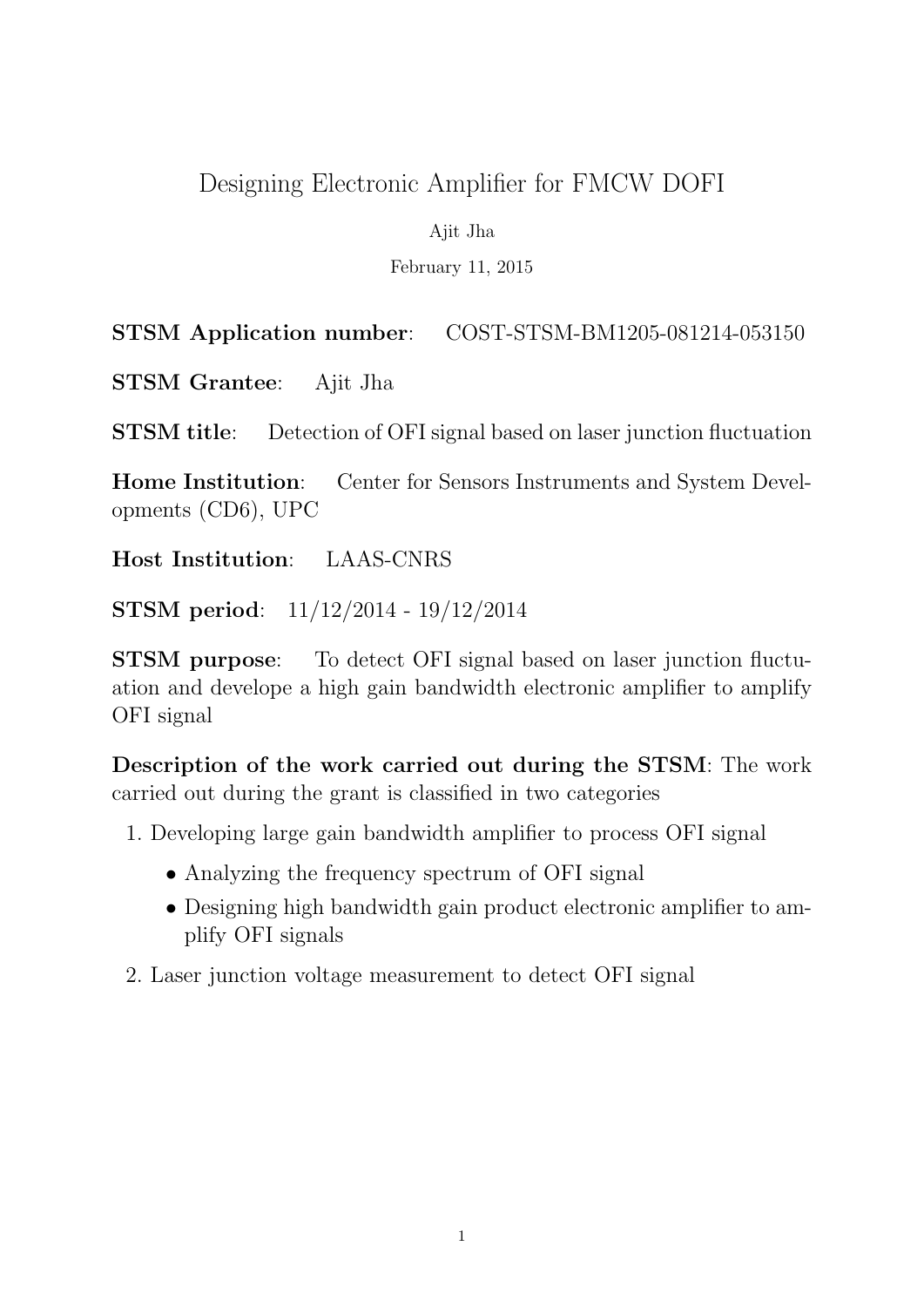# Designing high bandwidth gain product electronic amplifier to amplify OFI signals

### 1 Preliminary approaches

In this section, the initial circuit design for laser driver, amplifier and their characterization is made. Further the internal photodiode at the rear of DFB laser is characterized to determine its bandwidth. Finally the comparison between the internal and external photodiode is made to get an insight about the bandwidth and responsivity of external photodiode as compared to internal.

### 1.1 Laser Driver

As a preliminary step, laser driver to drive the laser to MHz range was designed and the schematics is shown in Fig. 1.





Figure 1: Schematics of laser driver

### 1.2 Characterizing Laser Driver

To characterize the laser driver, signal generated from signal generator was directly fed to the driver and the voltage output from driver was measured using oscilloscope. Fig. 2 illustrates the experimental setup for characterizing the laser driver. The signal output from oscilloscope was tuned from 30 Hz to 240 MHz and the corresponding output from driver was noted which is shown in Fig. 3. To find the frequency bandwidth and (lower and upper)cutoff frequency of driver, the frequency and voltage measured was converted to decibels using Eq. (1) and (2) respectively. The plot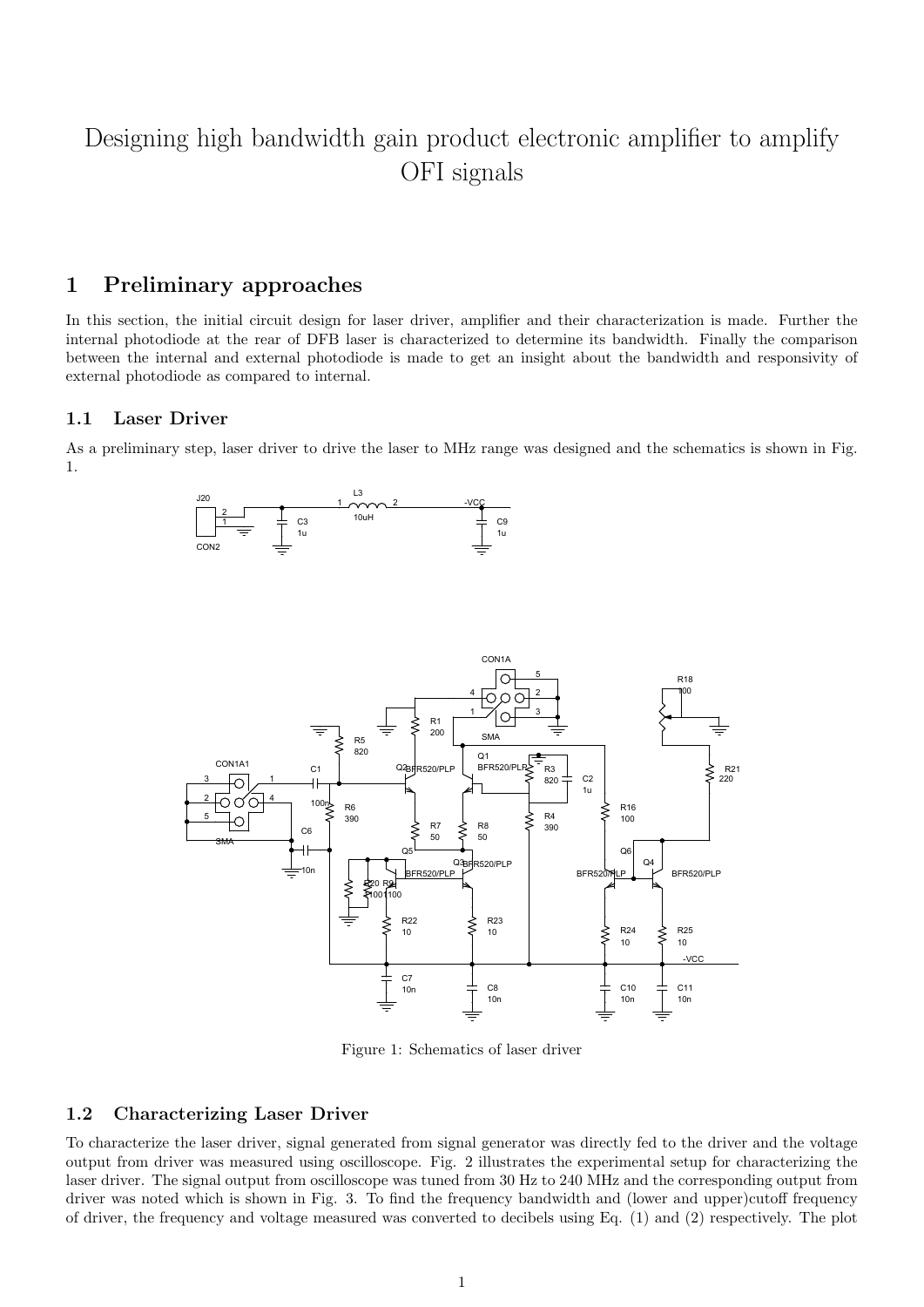of frequency (dB) and power (dBm) is shown in Fig. 4.

$$
freq(dB) = 10log_{10}(frequency value in Hz)
$$
\n(1)

$$
power(dBm) = 20log_{10}(signal amplitude in mV)
$$
\n(2)

It is seen from Fig. 4 that the lower and upper cutoff frequency of driver is 22.51 and 72.92 dB respectively. Using Eq.(1) they correspond to 178 Hz and 19.5 MHz respectively resulting in 3 dB bandwidth of  $\sim$  19.5 MHz.



Figure 2: Characterizing laser driver: Experiemntal Setup



Figure 3: Characterizing laser driver: Variation of voltage output of driver as a function of frequency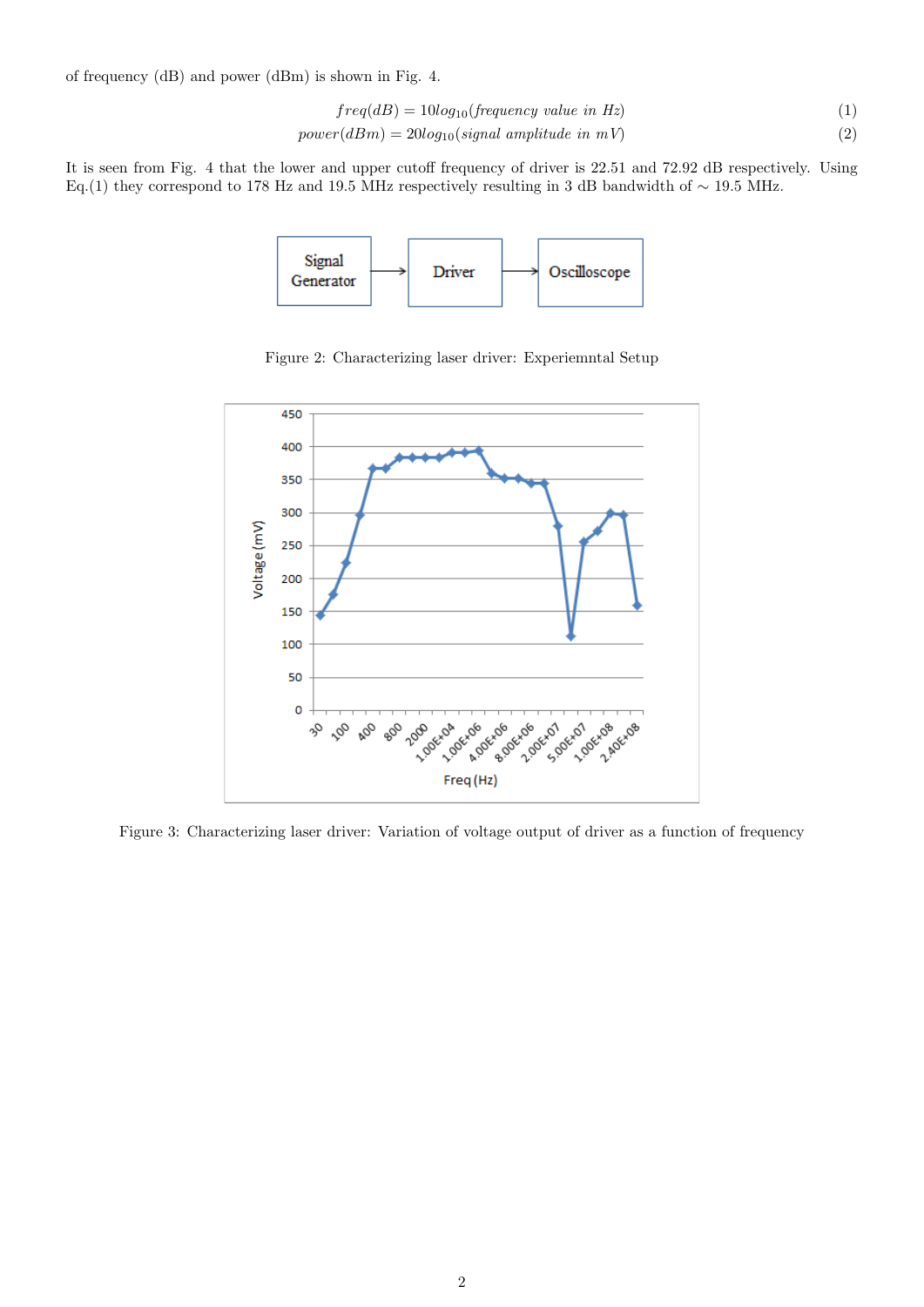

Figure 4: Characterizing laser driver: 3 dB bandwidth estimation of laser driver

#### $1.3$ Electronic Amplifier

The schematics of electronic amplifier designed to retrieve self-mixing signal is shown in Fig. 5.



Figure 5: Characterizing amplifier: Variation of voltage output of driver as a function of frequency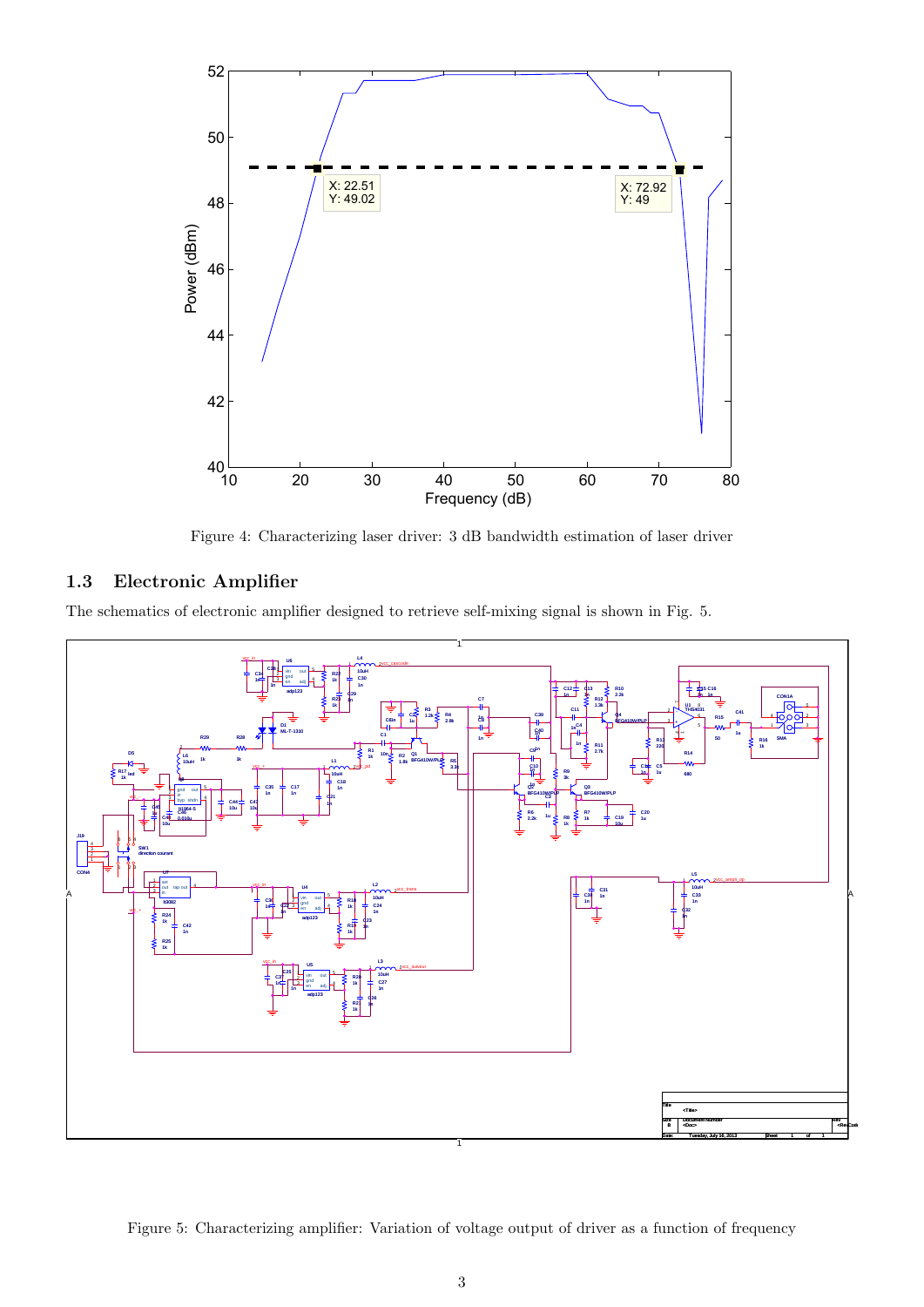### 1.4 Characterizing Electronic Amplifier

From previous sections we have known that the bandwidth of amplifier is modulation frequency and number of fringes dependent. So determining the bandwidth of amplifier is must. To characterize the laser driver, signal generated from signal generator was directly fed to the driver and the voltage output from driver was fed to electronic amplifier and the output from it was measured using oscilloscope. Fig. 6 illustrates the experimental setup for characterizing the laser driver. The signal output from oscilloscope was tuned from 2 KHz to 100 MHz and the corresponding output from amplifier was noted which is shown in Fig. 7. To find the frequency bandwidth and (lower and upper)cutoff frequency of driver, the frequency and voltage measured was converted to decibels using Eq. (1) and (2) respectively. The plot of frequency (dB) and power (dBm) is shown in Fig. 8. It is seen from Fig. 4 that the lower and upper cutoff frequency of driver is 39.95 and 74.93 dB respectively. Using Eq.(1) they correspond to 9.9 kHz and 31.1 MHz respectively resulting in 3 dB bandwidth of ∼ 31.1 MHz.



Figure 6: Characterizing amplifier:Experimental setup



Figure 7: Characterizing amplifier:Variation of voltage output of amplifier as a function of frequency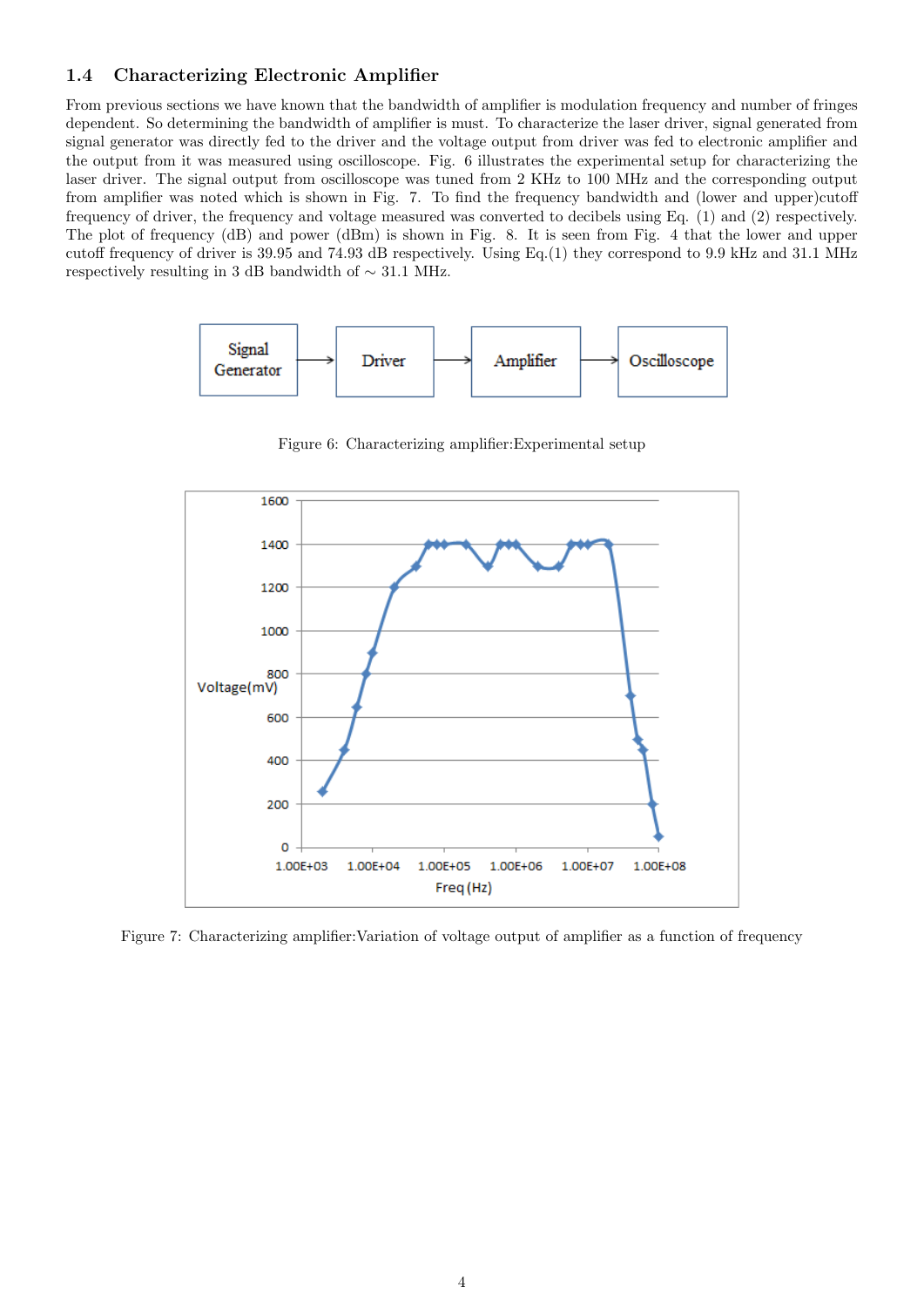

Figure 8: Characterizing amplifier: 3 dB bandwidth estimation of amplifier

### 1.5 Outcomes and limitations

### 1.5.1 Outcomes

- 1. Designed the driver to modulate laser up to 19.5 MHz
- 2. Designed an amplifier having upper cutoff at 31.5 MHz

### 1.5.2 Limitations

1. Though the modulation bandwidth of driver is fairly large i.e. 19.5 MHz, but the bandwidth of amplifier is the main limitation. For e.g., with considerably fair number of fringes in one half of modulation period to construct the target vibration (say 9 fringes) and the amplifier with cutoff of 31.5 MHz, we are limited to modulation frequency of 2 MHz and the target vibration of 4 MHz.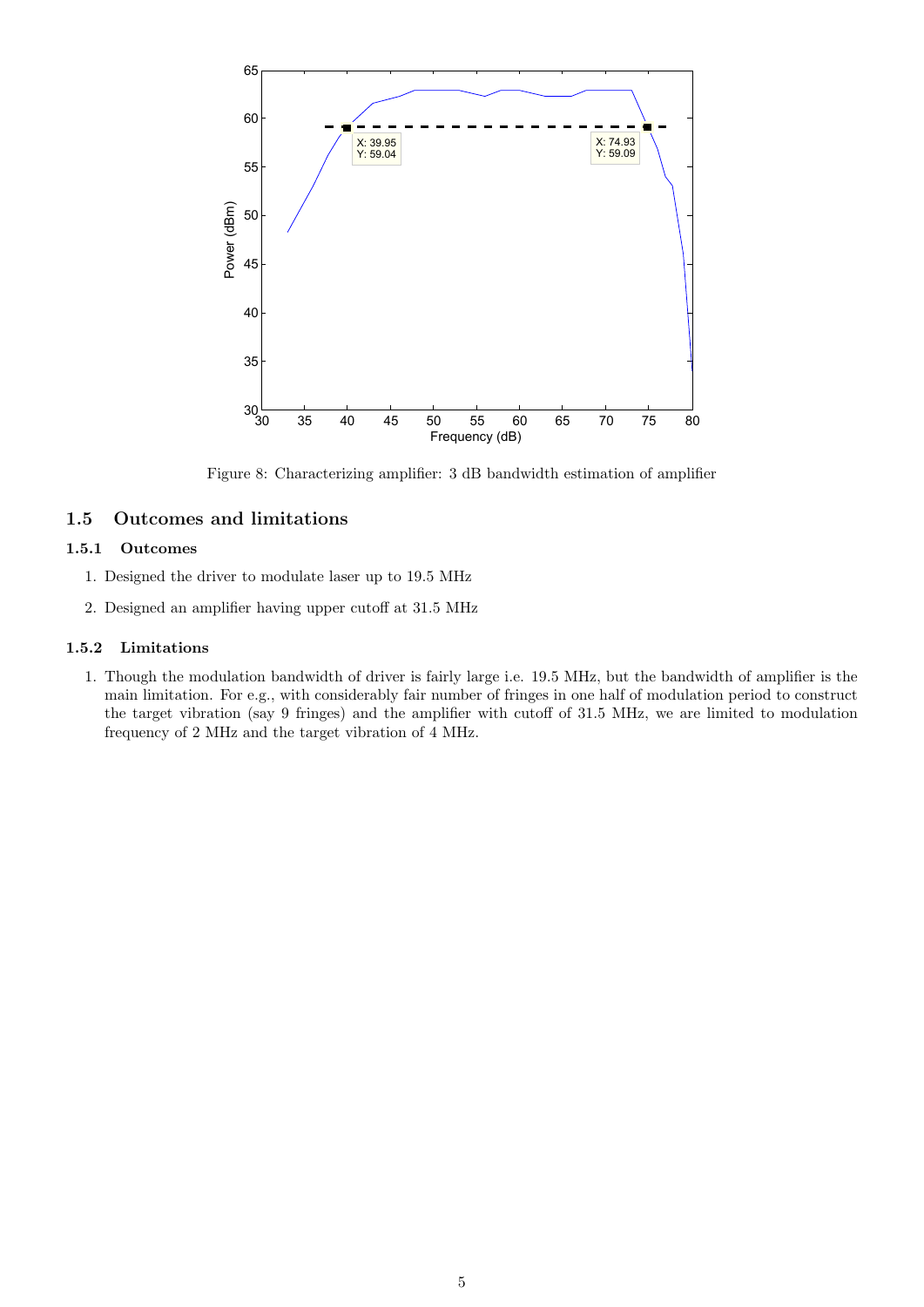Mutual benefits for the home and the host institutions: Both the institutes have been working on OFI and I believe that the proposed methodology will open a common platform in measurements of high frequency vibration as - photo-acoustic pulses, characterizing material to name a few.

Future collaboration with the host institution: Both the institutes have been collaborating in past and will still continue. In fact, the detection of high frequency sub nanometric target vibration using OFI will open doors to many seen / unseen applications and where both the institutes can play their parts. LAAS-CNRS being very strong in electronics and CD6 at signal processing and wide variety of optical and Photonics components and expertise. Further, we will have to collaborate further for detecting OFI signal from laser junction voltage, which is in progress.

Foreseen Journal publications or conference presentations expected to result from the STSM: Spectral features determination of OFI signal and designing high gain bandwidth amplifier is seen to be a publication in near future.

Other comments: I would like to thank COST action BM1205 for providing the funding for my stay at LAAS-CNRS for my research works, experience and opportunity. I would also like to thank Erasmus Mundus to fund my PhD at UPC-CD6 and LAAS-CNRS for their support and vision during the grant.